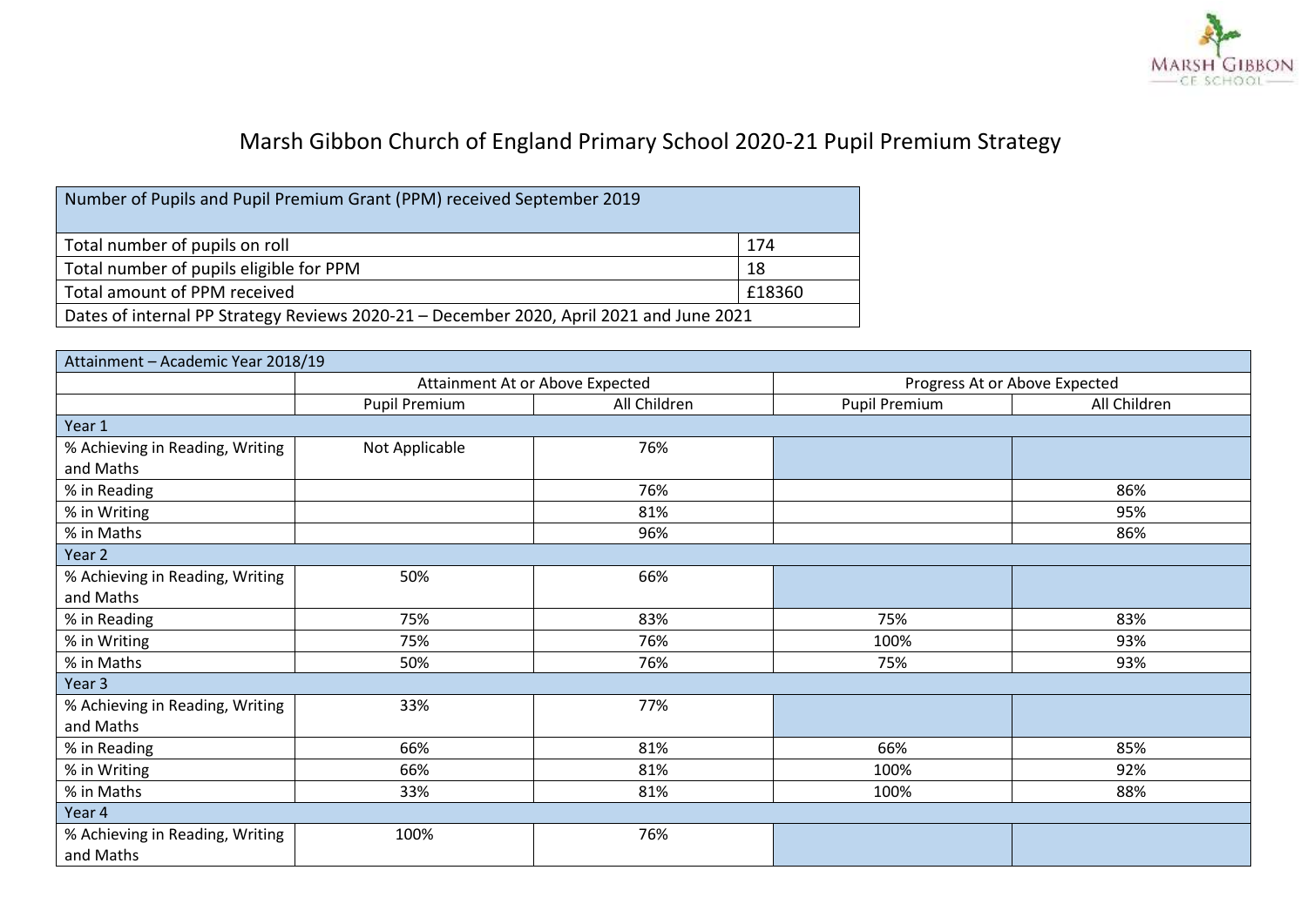| % in Reading                    | 100% | 80% | 100% | 92%  |
|---------------------------------|------|-----|------|------|
| % in Writing                    | 100% | 76% | 100% | 92%  |
| % in Maths                      | 100% | 84% | 100% | 100% |
| Year 5                          |      |     |      |      |
| % Achieving in Reading, Writing | 100% | 80% |      |      |
| and Maths                       |      |     |      |      |
| % in Reading                    | 100% | 90% | 100% | 95%  |
| % in Writing                    | 100% | 85% | 100% | 95%  |
| % in Maths                      | 100% | 85% | 100% | 90%  |
| Year 6                          |      |     |      |      |
| % Achieving in Reading, Writing | 33%  | 50% |      |      |
| and Maths                       |      |     |      |      |
| % in Reading                    | 66%  | 61% | 33%  | 56%  |
| % in Writing                    | 100% | 72% | 100% | 77%  |
| % in Maths                      | 33%  | 61% | 33%  | 56%  |

## 2020/21 Rationale & Aims

Pupils at Marsh Gibbon Church of England Primary School will consistently achieve highly and have opportunities to access a wide variety of experiences, including developing their own interests and talents. Pupils barriers to learning are addressed and they achieve well regardless of their background or needs.

Much of our allocation of PPM budget is based on investing in whole school approaches, including focused group work, to improve quality first teaching to an exceptional standard as this has proven to be the most successful strategy in improving outcomes for our PPM children and is based on national research and evidence.

Our Key Aims:

- PPM to achieve in line with non-PPM pupils, with a focus on more pupils achieving accelerated progress and GDS in July 2020 compared to July 2019 through Quality First Teaching.
- Continue to improve outcomes for PPM through investing in whole school approach to curriculum and knowledge acquisition, investing in reading books and vocabulary development, supporting PPM boys with writing and ensuring PPM children continue to have access to rich learning experiences and the best of what has been said and done.
- Investing in a whole school pastoral PHSE scheme to support PPM children express their feelings and understand how to make informed decisions about how to keep themselves safe.
- Focus on improving PPM children attending extra-curricular activities such as clubs, music lessons and sports teams.
- Encourage PPM children to read widely and often and improve vocabulary through greater focus on reading for pleasure (again a whole school approach).
- Continue to ensure that parental involvement of PPM is high, especially with parents evening and in school events.
- Continue to monitor the attendance of PPM and ensure it remains in line with non- PPM to ensure that children are in school and learning.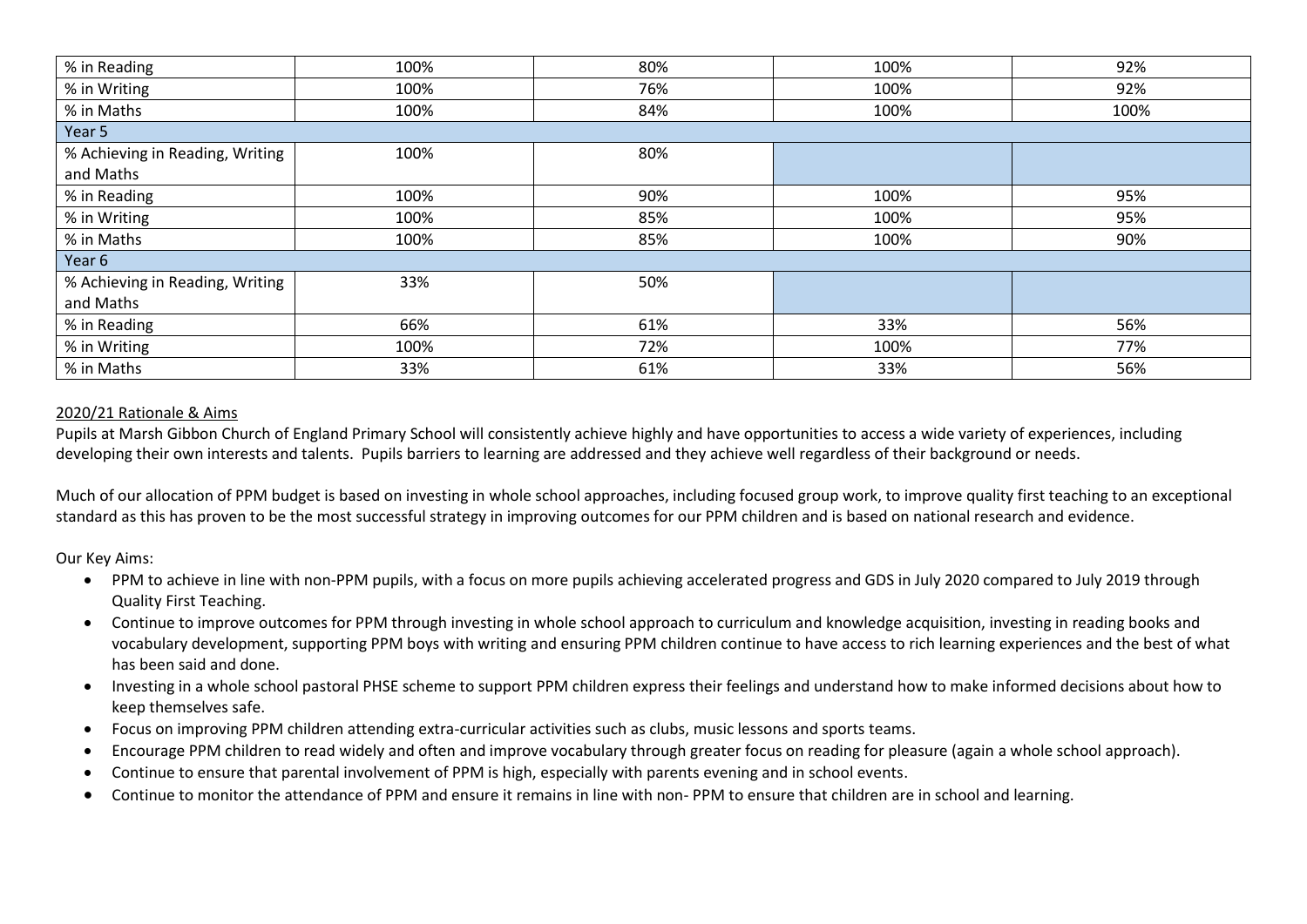| Barriers / Target Area                                                                                                                                                              | <b>Summary of Activity</b>                                                                                                                                                                                                                                                                                                                                                                                                                                                                                                                                                                                                         | Intervention                                                                                                                                                                                                                                                                                                                                                                                                         | Impact                                                                                                                                                                                                                                                                                                                                                                                              |
|-------------------------------------------------------------------------------------------------------------------------------------------------------------------------------------|------------------------------------------------------------------------------------------------------------------------------------------------------------------------------------------------------------------------------------------------------------------------------------------------------------------------------------------------------------------------------------------------------------------------------------------------------------------------------------------------------------------------------------------------------------------------------------------------------------------------------------|----------------------------------------------------------------------------------------------------------------------------------------------------------------------------------------------------------------------------------------------------------------------------------------------------------------------------------------------------------------------------------------------------------------------|-----------------------------------------------------------------------------------------------------------------------------------------------------------------------------------------------------------------------------------------------------------------------------------------------------------------------------------------------------------------------------------------------------|
| To ensure Quality First<br>Teaching for PPM children<br>and to focus on increasing<br>numbers of PPM pupils<br>achieving accelerated<br>progress compared to<br>2019/20             | Research shows that the best impact on PPM<br>children is to have quality first teaching and<br>learning. By focusing on ensuring new staff<br>deliver this, pupils will have access to QFT.<br>The profile of the PPM pupils continued to be<br>raised through training continuous focus and<br>view of attainment and progress.<br>£3000                                                                                                                                                                                                                                                                                         | • Staff CPD/INSETS and training<br>• Additional staff release time/CPD time to<br>support with team teaching and peer<br>coaching sessions                                                                                                                                                                                                                                                                           | By July 2021, there will be a higher<br>percentage of pupils across the school<br>who are achieving accelerated<br>progress/GDS compared to July 2020.                                                                                                                                                                                                                                              |
| Barriers exist in reading,<br>writing, spelling and maths<br>To secure progress for<br>targeted learners and<br>narrowing the achievement<br>gap between PPM and non-<br>PPM pupils | Individualised learning - high quality<br>contextualised learning opportunities based<br>on targets for each PPM pupil.<br>Staff are aware of individual's needs; both<br>emotional and academic and have an<br>understanding of the impact of disadvantage,<br>and the challenge that individual children<br>might face.<br>Learning of PPM children is closely linked to<br>on-going classroom assessments, children<br>focused for individual and small group<br>teaching with class teacher and / or Teaching<br>Assistant.<br>Pre-learning and post-learning are a key<br>feature of PPM children's provision.<br>Cost: £7000 | · Identified PPM children to read 1:1 daily<br>• PPM progress carefully tracked by class<br>teacher and through regular PPM meeting<br>with Team Leader and Class Teachers<br>• PPM pupil progress a focus of Appraisal<br>targets 2020-21<br>• Summary of PPM performance data<br>monitored and reviewed by SLT on termly<br>basis<br>• Nurture work/ pastoral support provided<br>for identified vulnerable pupils | Impact will be measured through Teacher<br>assessment, summative test, pre- and<br>post-intervention data and monitoring of<br>well-being formally and informally. Some<br>PPM children progress will be monitored<br>through CAF meetings and meetings<br>involving outside agencies.<br>Children more confident (impact<br>measured through pre-and post-<br>questionnaire by child and teacher). |
| To ensure PPM pupils<br>continue to read widely<br>often and that they are<br>actively taking part in<br>reading to also support their<br>ideas for writing.                        | To promote a love of reading and monitor to<br>ensure PPM pupils have opportunities to read<br>independently and also to an adult. This will<br>subsequently improve progress and<br>attainment in reading.<br>Cost £2000                                                                                                                                                                                                                                                                                                                                                                                                          | · Identified PPM children to read 1:1 daily<br>• Investment in Reading Scheme<br>• Further development of school library                                                                                                                                                                                                                                                                                             | By July 2021, data shows PPM pupils are<br>reading widely and often and are making<br>good progress in their reading.<br>PPM pupils attain highly in reading and<br>writing attainment, linked to their starting<br>points.                                                                                                                                                                         |